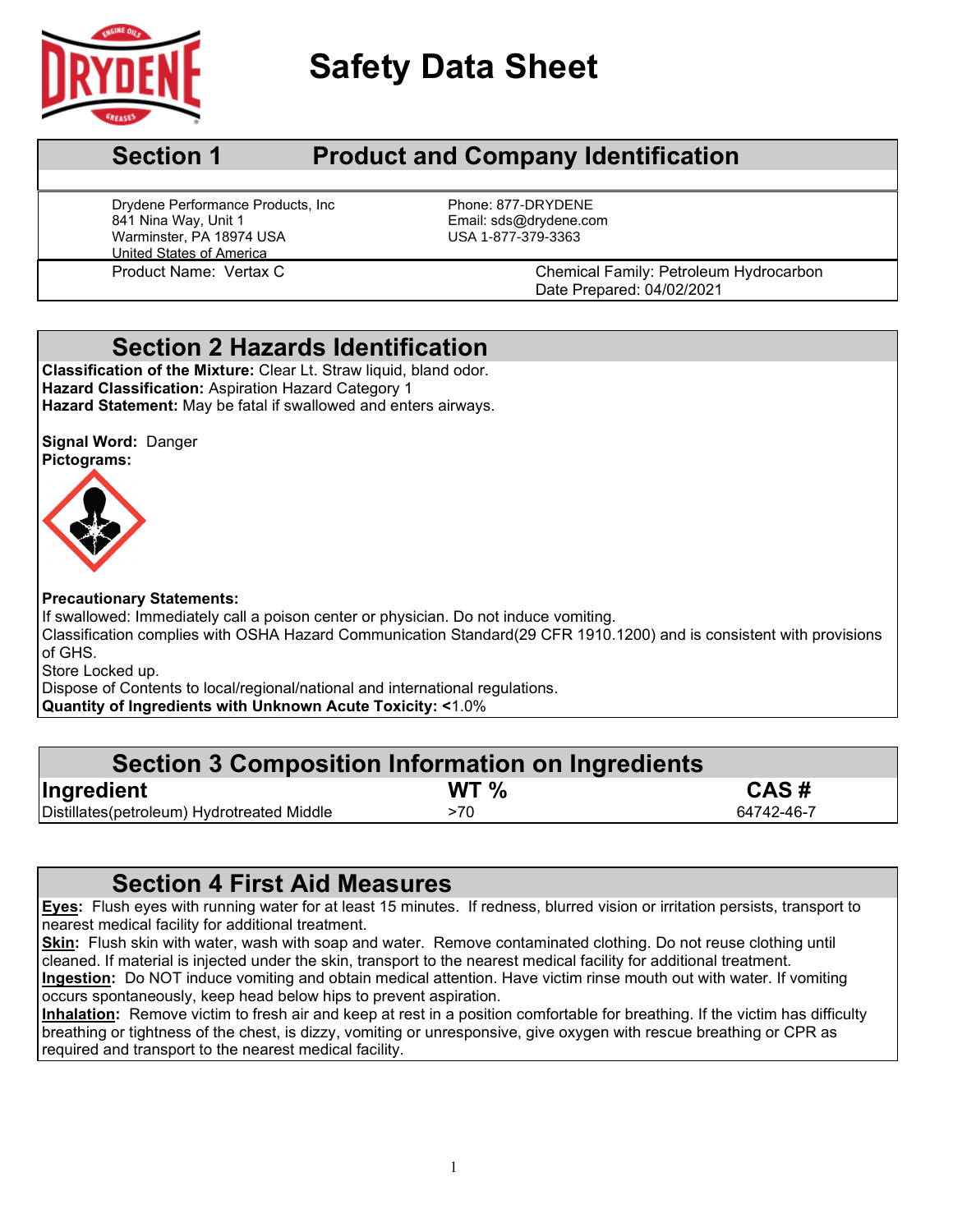# **Section 5 Fire Fighting Measures**

## **Flammable Properties:**

Flash point: >330°F (ASTM D56) Flammable limits in air: N/A Auto ignition temperature: N/A **Extinguishing media:** CO<sub>2</sub>, dry chemical, foam **Special firefighting measure:**

Procedures for an oil fire should be followed. Use self-contained breathing apparatus. Use foam or dry chemical to extinguish fire. Water may be used only to keep surrounding containers cool. Firefighters should wear proper protective equipment and self-contained breathing apparatus with full face piece operated in positive pressure mode.

# **Section 6 Accidental Release Measures**

- **Eliminate ignition sources and ventilate area. Advise EPA/state agency if required.**
- **Absorb spillage with inert absorbent material. Use proper personal protective equipment**
- **for clean-up.**
- **Contain spill and keep from entering waterways or sewers. Treat contaminated absorbent same as spilled product.**

# **Section 7 Handling and Storage**

**Handling and Storage Precautions:** Avoid heat, open flames, including pilot lights, and strong oxidizing agents. Use general ventilation to prevent vapor accumulation. Avoid contact with eyes, skin and clothing. Wash thoroughly after handling. Do not eat, drink or smoke when using this product. Have appropriate fire extinguishers and spill clean-up equipment in or near storage area.

**Work/Hygienic Practices:** Wash with soap and water before eating, drinking, smoking, applying cosmetics, or using toilet. Launder contaminated clothing before reuse. Properly dispose of contaminated leather articles such as shoes or belts that cannot be decontaminated. Contaminated leather articles including shoes cannot be decontaminated and should be destroyed to prevent reuse.

# **Section 8 Personal Protection/ Exposure Controls**

**Engineering Controls:** Use adequate ventilation to keep vapors and mists of this material below applicable standards. **Respiratory Protection:** If engineering controls do not maintain airborne concentrations to a level which is adequate to protect worker health, an approved respirator must be worn. Respirator selection use and maintenance should be in accordance with the requirements of the OSHA Respiratory Protection Standard, 29 CFR 1910.134.

**Skin Protection:** Use protective clothing that is chemically resistant to this product. Acceptable materials for gloves and aprons are: neoprene, nitrile rubber or viton.

**Eye Protection:** Use safety glasses or goggles. Have suitable eye wash water available.

**Other/General Protection:** For mists and vapors: Air Purifying, organic vapor cartridge, NIOSH approved respirator. Use self-contained breathing apparatus for environments with unknown concentrations or emergency situations.

| <b>Chemical Name</b>            | OSHA TWA $(mq/m3)$ | ACGH TWA (mq/m <sup>3</sup> ) |
|---------------------------------|--------------------|-------------------------------|
| Distillates Hydrotreated Middle | $5mg/m3$ (Mist)    | $5 \text{mg/m}^3$             |

|                                              |                                 | <b>Section 9 Physical and Chemical Properties</b> |                                    |                          |                             |  |  |
|----------------------------------------------|---------------------------------|---------------------------------------------------|------------------------------------|--------------------------|-----------------------------|--|--|
| Color:<br>Insoluble                          | Lt. Straw                       | <b>Vapor Pressure:</b><br>N/A                     |                                    |                          | <b>Solubility in Water:</b> |  |  |
|                                              | <b>Appearance: Clear Liquid</b> | % Volatile by Volume: N/A                         |                                    | <b>Evaporation Rate</b>  |                             |  |  |
| Odor:                                        | Characteristic                  | Vapor Density (air = 1):                          | N/A                                |                          | (Butyl Acetate = 1): $<$ 1  |  |  |
| <b>Boiling Point: &gt;500° F</b><br>pH@ 10%: | N/A                             | <b>Reactivity in Water:</b><br>Viscosity @ 40C:   | Non-reactive<br>$8.0 - 13.0$ $cSt$ | <b>Specific Gravity:</b> | 0.8541                      |  |  |
|                                              |                                 |                                                   |                                    |                          |                             |  |  |

**Section 10 Stability and Reactivity**<br>Stable Conditions to avoid: Sources of ignition. Incompatibility: Strong oxidizing or reducing agents. **Stability:** Stable **Conditions to avoid:** Sources of ignition. **Incompatibility:** Strong oxidizing or reducing agents.<br>**Decomposition Products:** Oxides of Carbon, Phosphorous, and Hydrogen . **Hazardous Polymerization:** Wi **Decomposition Products: Oxides of Carbon, Phosphorous, and Hydrogen.** occur.

 $\overline{2}$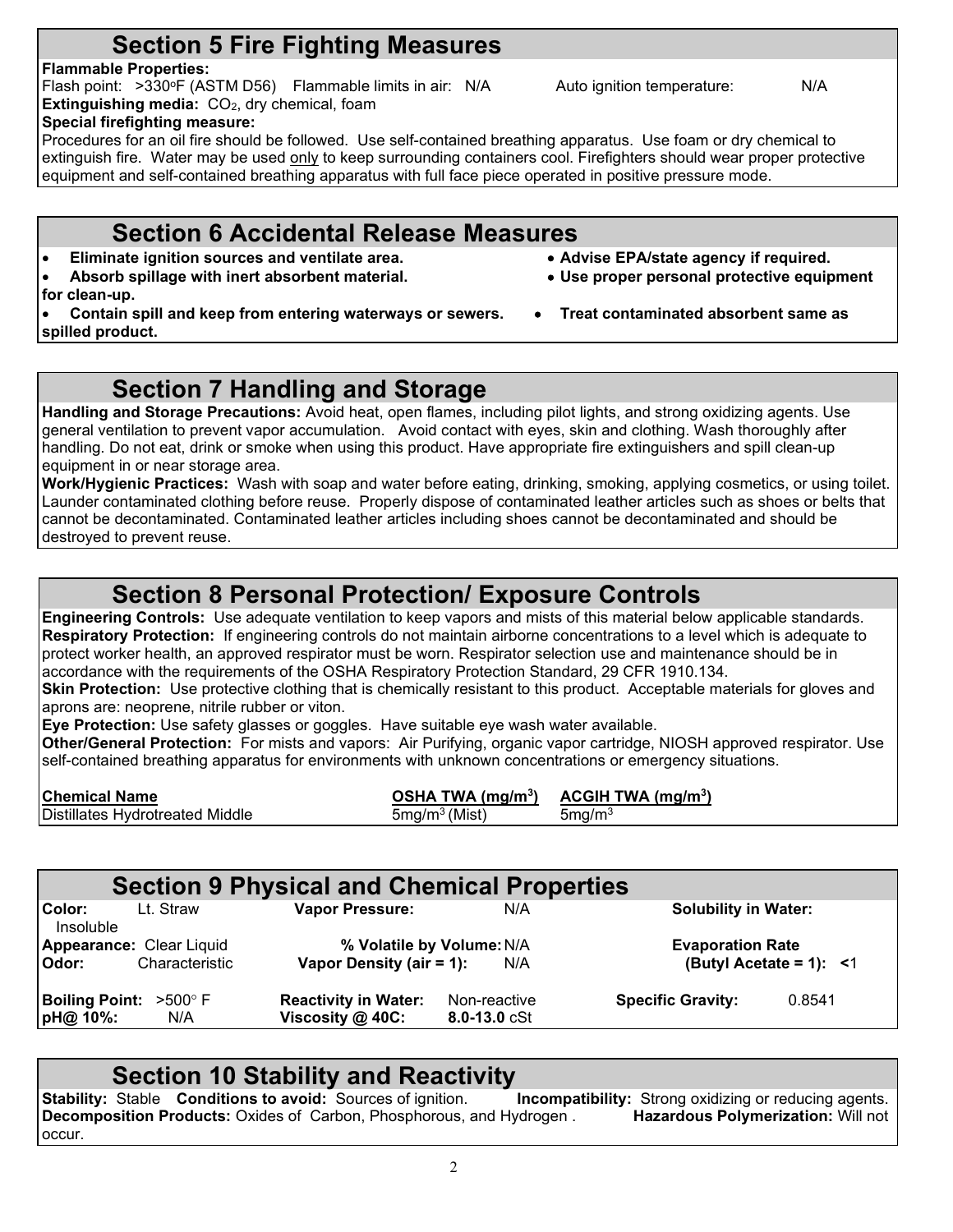# **Section 11 Toxicological Information**

**Likely Routes of Exposure:** Inhalation, skin, eyes and ingestion. **Potential Health Effects:** Know chronic or acute health risks. **Eye Effects:** This mixture can cause irritation, redness to the eyes. **Skin Effects:** Prolonged and/or repeated skin contact may cause irritation/dermatitis. **Oral Effects:** May be fatal if swallowed and enters airways. Aspiration hazard. **Inhalation Effects:** Mists may cause respiratory irritation. **Chronic Health Effects:** Not classified as specific target organ toxicant. **Mutagenicity:** Negative **Carcinogenicity:** This mixture does not contain any component that is listed as a carcinogenic or a potential carcinogen by the National Toxicology Program, by the I.A.R.C. monographs or by OSHA. **Teratogenicity:** Negative. **Sensitization:** Negative **Toxicological Data:** No data available or estimated

## **Section 12 Ecological Information**

Not classified due to inadequate data available on this mixture. Recommend avoidance of release to the environment.

# **Section 13 Disposal Considerations**

Avoid release to the environment. Dispose in a safe manner in accordance with national, state and local regulations. Not a RCRA hazardous waste if uncontaminated. If "used" RCRA criteria must be determined. Dispose of container by recycling or if permitted incineration.

# **Section 14 Transportation Information**

**Proper Shipping Name:** Lubricating Oil, N.O.S. **Shipping Class:** 65 **Dot Identification Number:** N/A **Dot Shipping Label:** Not regulated by DOT. **TDG Classification:** Not controlled under TDG (Canada).

# **Section 15 Regulatory Information**

**U.S. Federal Regulatory Information:** SARA 302 Threshold Planning Quantity: N/A SARA 304 Reportable Quantity: N/A SARA 311 Categories: Acute Health Effects: None Chronic Health Effects: None<br>
Fire Hazard: No Fire Hazard: Sudden Release of Pressure Hazard: No Reactivity Hazard: No

**EPA/TSCA Inventory:** The components of this product are listed on the EPA/TSCA inventory of chemicals. **EPA Hazard Classification Code:** Not applicable

**CERCLA:** No chemicals in this product are subject to the reporting requirements of CERCLA. **SARA Title III - Section 313 Supplier Notification:** No Chemicals in this product exceed the DE Minimus reporting level established by SARA Title III, Section 313 and 40 CFR 372.

**WHMIS Classification:** WHMIS controlled. Class D; Division 2, Subdivision B: otherwise causing toxic effects. **Other Regulations:** All components of this formulation are listed on the CEPA-DSL (Domestic Substance List)